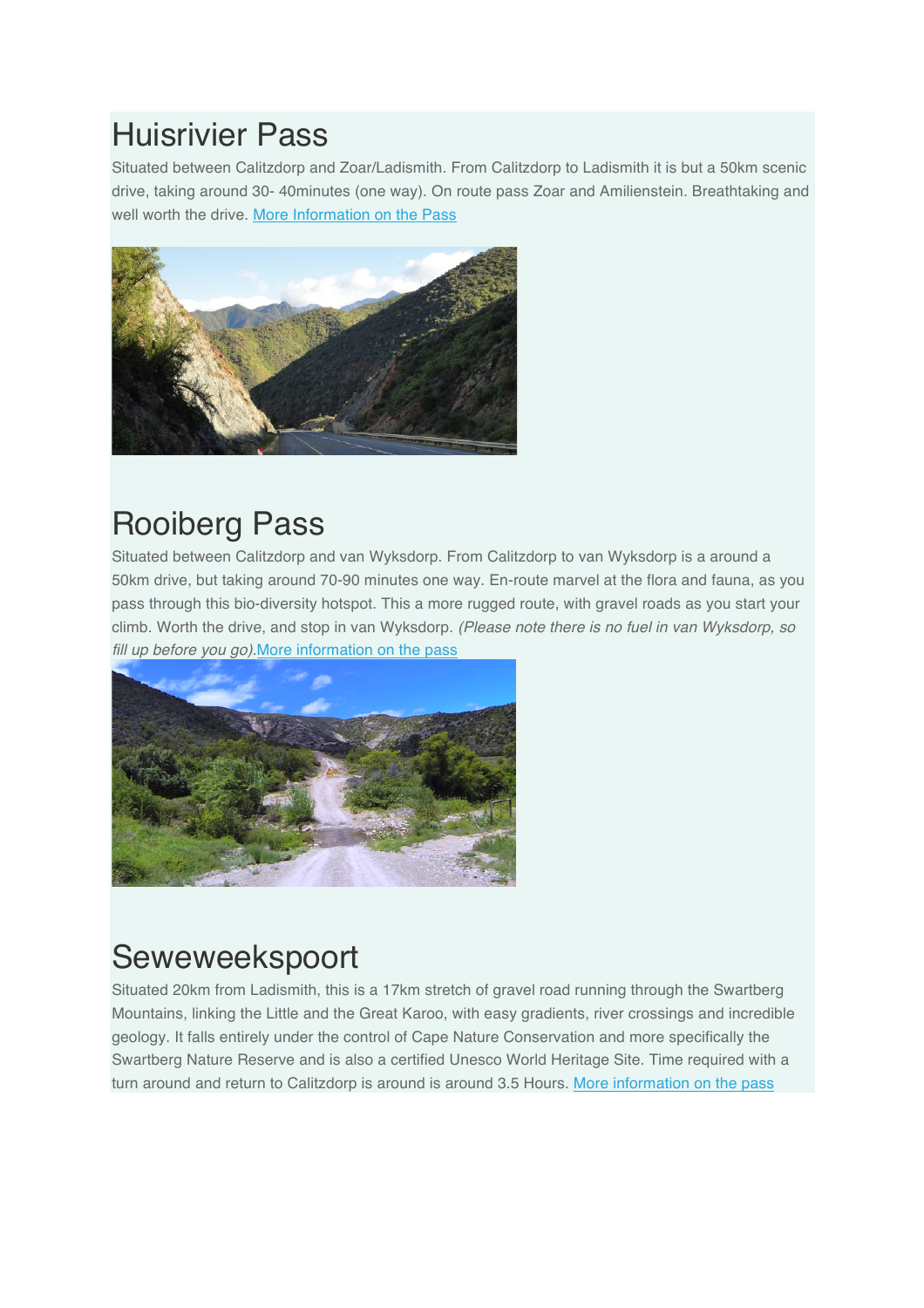

# **Bosluiskloof**

Another glorius gravel and relatively rugged pass, dating back to 1862. The road is named after the many fossilised ticks found in the rocks when the road was built. The main road between Laingsburg and Prince Albert up till the late 1960's when the Gamkakloof Dam was constructed in its path. making this road a dead end *(so you have to turn around and return*). Reached from Calitzdorp via Ladismith and Seweweekspoort, the route will take some time *(plan around 5 hours there and back to Calitzdorp)*. More information on the pass



# Swartberg Pass

The *Swartberg Pass* is regarded by many as the icon of gravel road passes. Once again a link between the Little and Great Karoo (Prince Albert), and the gateway to Gamkaskloof, this "Thomas Baine" pass is a must see and do, with dramatically changing scenery and rock formation. You don't have to go all the way to Prince Albert, and can still get the magnificance of the pass by turning around at the summit.

Your time frame may vary, but allow 60 minutes from Calitzdorp, along the Groenfontein Road to the foot of the pass, and then around 40 minutes to the summit. Your descent into Prince Albert is another 40 minutes, so all in all with a return trip to Calitzdorp you are looking at around 2H30 Minutes driving time. More information on the pass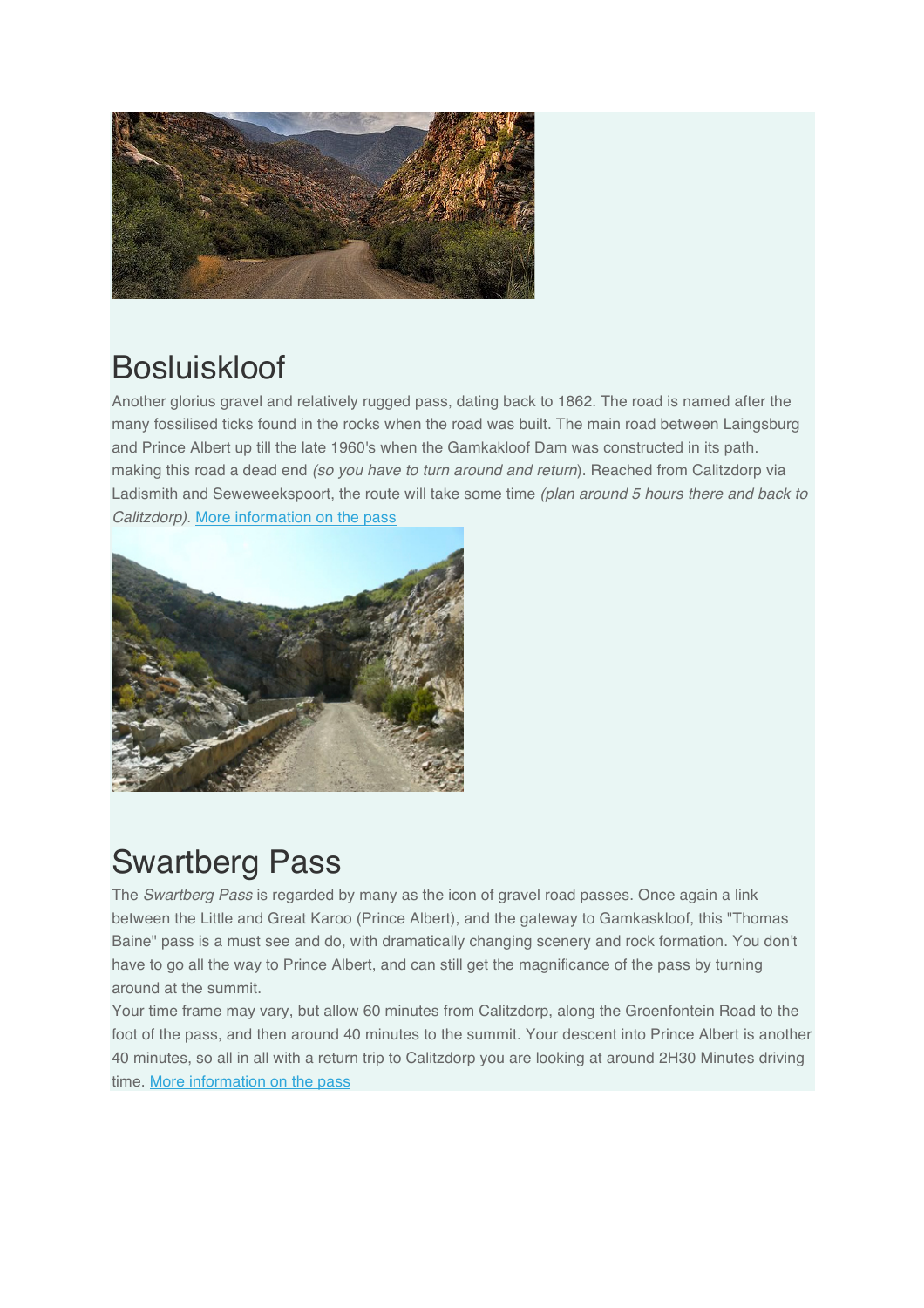

# Robinson Pass

From Calitzdorp, take the day out and enjoy the mild waters of the Indian Ocean in Mosselbay. A stunning modern tarred pass with gorgeous views of the Outeniqua mountains. Travel via Volmoed and join in with the Oudshoorn - Mossel;bay road (R328). Time from Calitzdorp to Mosselbay is 1H30 minutes. More information on the pass.



#### Calitzdorp Museum

The Calitzdorp Museum occupies what was once the Standard Bank building. This museum, situated in Van Riebeeck Street, is about showcasing the cultural history of the region and its immediate surrounds. It explores the life, implements, people and natural treasures of Calitzdorp and the Klein Karoo, extending back generations. The exhibit is varied and comprehensive, and ranges from old photographs to local artefacts. The Calitzdorp Museum is run by volunteers who share a love for the local heritage and natural abundance, and want others to enjoy this passion.

Monday to Friday : 0930 - 1230 and 1400 - 1700, Saturday : 0930 - 1230

Telephone : +27 (0) 44 2133414 email : eco-logic1@mweb.co.za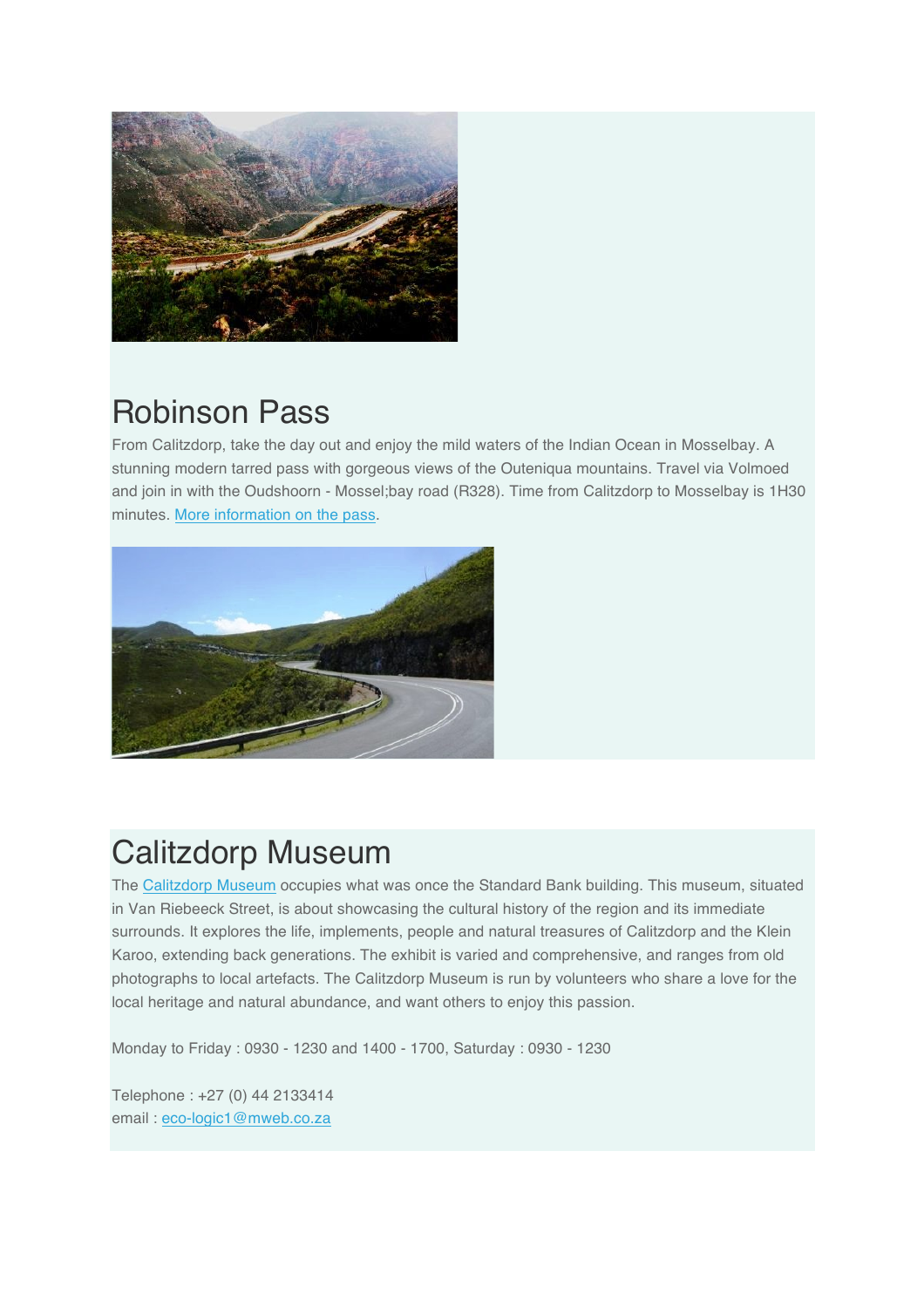#### **Galleries**

**Gallery R62**



The gallery is situated in on old shop dating back to the 2nd half of the 19th century. The splayed corner indicates that there once must have been a road running down in the direction of the river. The verandah supported by boiler tubing uprights, is of the type that became fashionable in 1860. During the Calitzdorp District Races of 1880 and 1885 the shop was also used as tote office and meeting place of enthusiasts of horse-racing. The last shopkeepers were members of the well-known Katz family. The gallery focuses on a selection of established local artists whose work expresses their passion for the Karoo in photography, acrylics, oils or ceramics.

*Penny Rudder :0828714611*

*Gallery Hours : Tuesday - Saturday 10:00 - 16:00* **Kraaldoorn Studio and Gallery**

The Kraaldoring Gallery owned by Albie and Clementina van der Walt, is situated on the scenic Groenfontein Road just outsideCalitzdorp (11km). Although the gallery does not have regular business hours, there are regular exhibitions. Clementina and Albie can be contacted by email at clementina@mweb.co.za, or via "whatsapp" on 0829250871 as there is no cell reception in the area.

View artwork by Clementina **Marinda Combrinck Studio and Gallery**

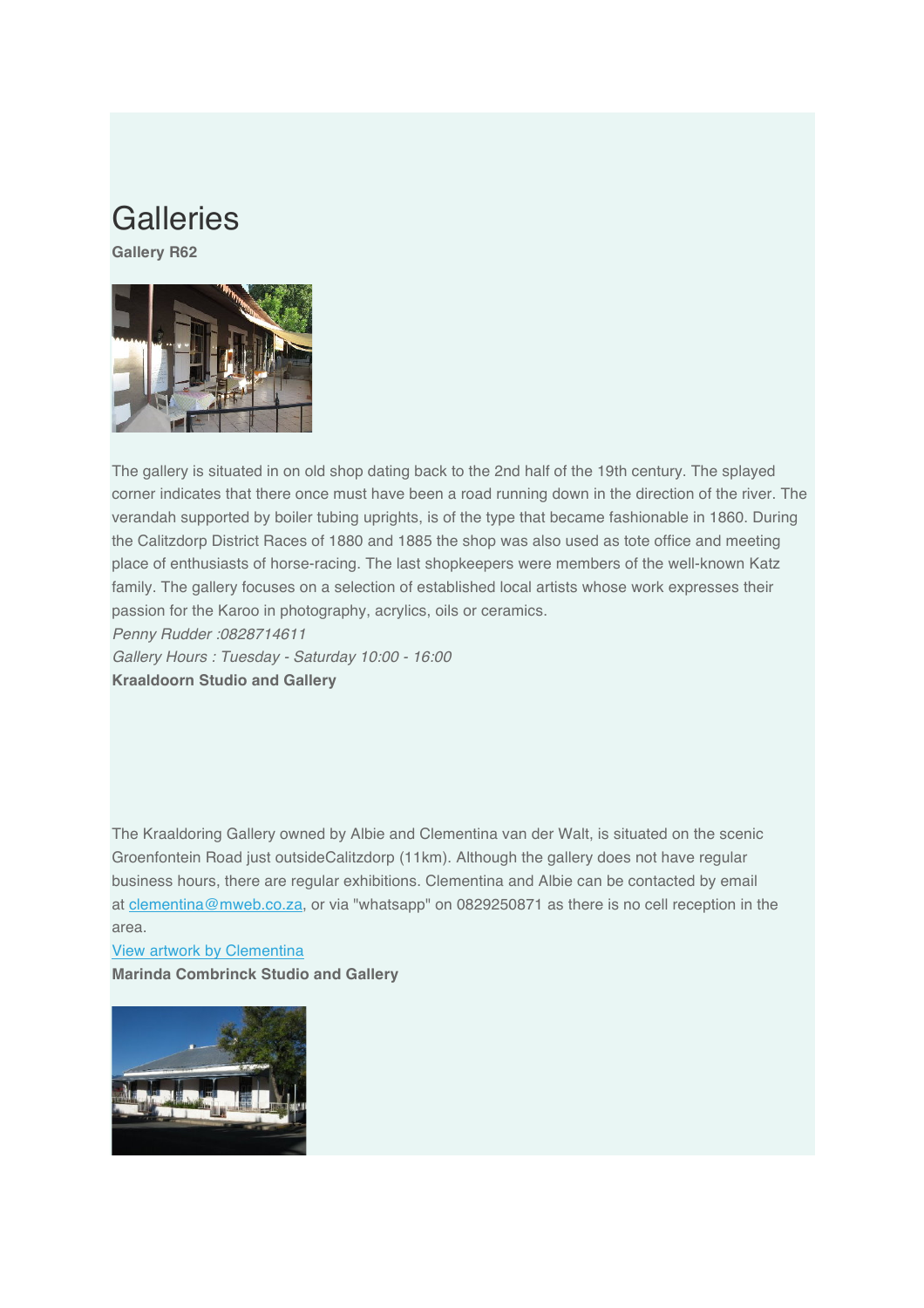Marinda is a well established artist and her gallery houses her art work. Situated at 33 Andries Pretorius Street (Opposite the NG Church), the gallery has an awesome display of her work. *Mobile: 079 968 1588 Gallery Hours : Monday - Saturday: 8:00 - 17:30, Sunday: 9:00 - 15:00* View art on Facebook **Oude Postkantoor**



Situated on the scenic Groenfontein Road, 14.5km from Calitzdorp, in what was once a district post office, the Oude Postkantoor houses a wide variety of local and other South African art. Also a coffee shop serving light meals and refreshments. Only open on weekends. *Mobile :Mike 0832854751*

Saturdays 10:00 to 16:00

Sundays 10:00 to 16:00 www.oudepostkantoor.co.za

info@oudepostkantoor.co.za **Marcia's Studio**



Situated on the scenic Groenfontein Road, 11,5km from Calitzdorp, in a converted barn, the studio offers a glimpse into the world of of a set designer and builder, turned artist. Open Thursday - Tuesday from 10:00 - 17:00.

*Enquiries on whatsapp: Macia Vermaak +27 (0) 82 338 8782*

#### **Derek McKenzie Photo Studio and Gallery**

Situated in Calitzdorp in Geyser Str, oppsite the museum in the old town post office. Derek is not always at hand as he is out taking photos for his next amazing work. His work can be viewed on his website at http://www.derekmckenzie.co.za.

Phone : +27(0)44 2133 544 or Cell : +27 (0) 82 649 4919 e-mail : derekmck@telkomsa.net **Roger Young - Kruisrivier**